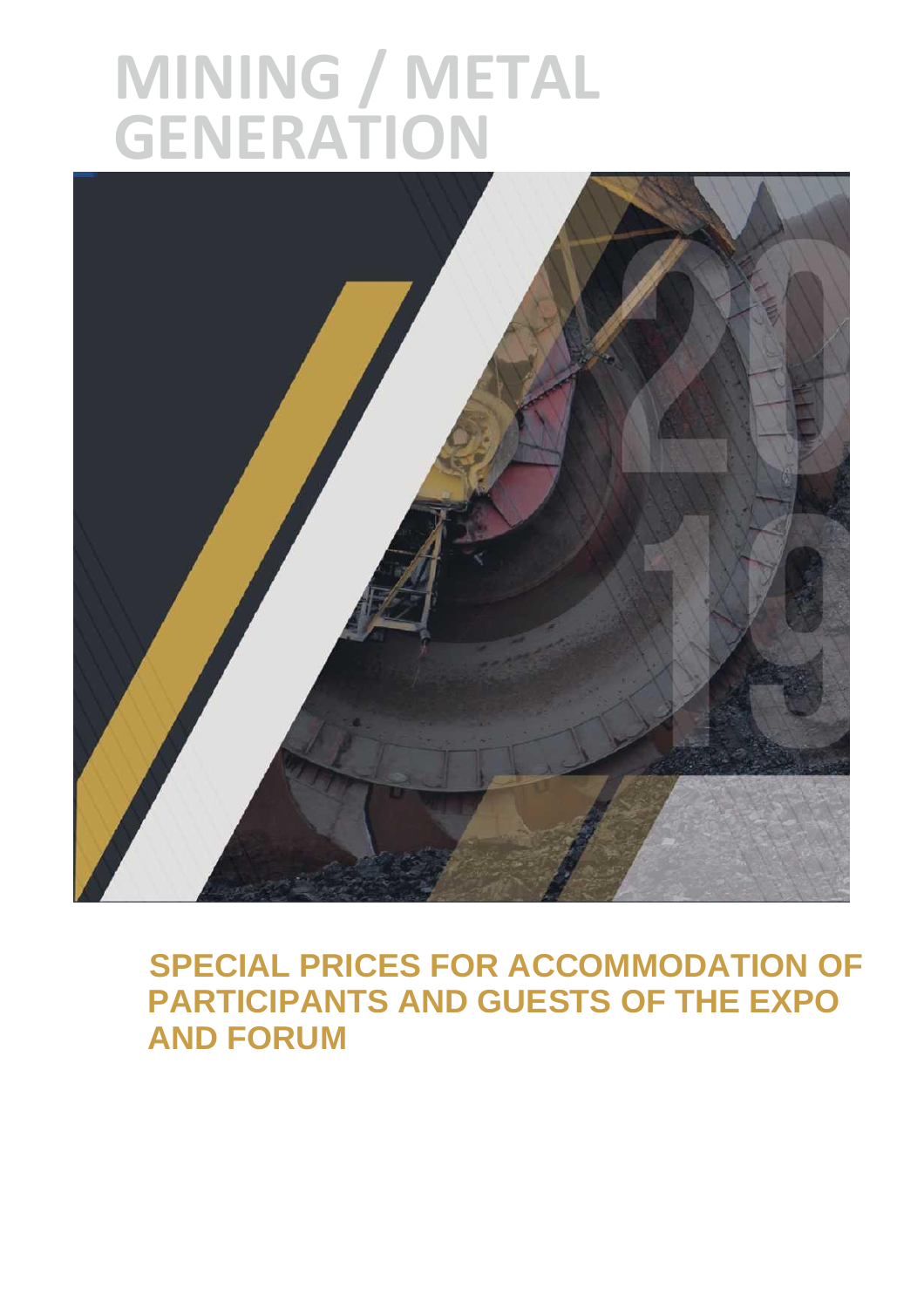

#### **Novosibirsk, Marriott Hotel \*\*\*\*\***

630099, Russia, Novosibirsk, 31, Ordzhonikidze str.,

The hotel is situated at the very center of Novosibirsk, within a walking distance from the main administrative, commercial and shopping malls. The hotel overlooks the picturesque view of the Opera and Ballet Theater The nearest underground train station "Lenin Square" (Ploshchad Lenina) is merely 150 meters away from the complex, with the main transportation hubs being within 200 meters.





Price for accommodation: Standard 6000 Double 7200

The above rates are set in Russian Rubles, 20% VAT inclusive, "smorgasbord" breakfast, services of workout facility, swimming pool, and hammam.

Booking is available via the official web sit[ewww.marriott.com.ru](quot;http:/www.marriott.com.ru") using the promo code "MINING"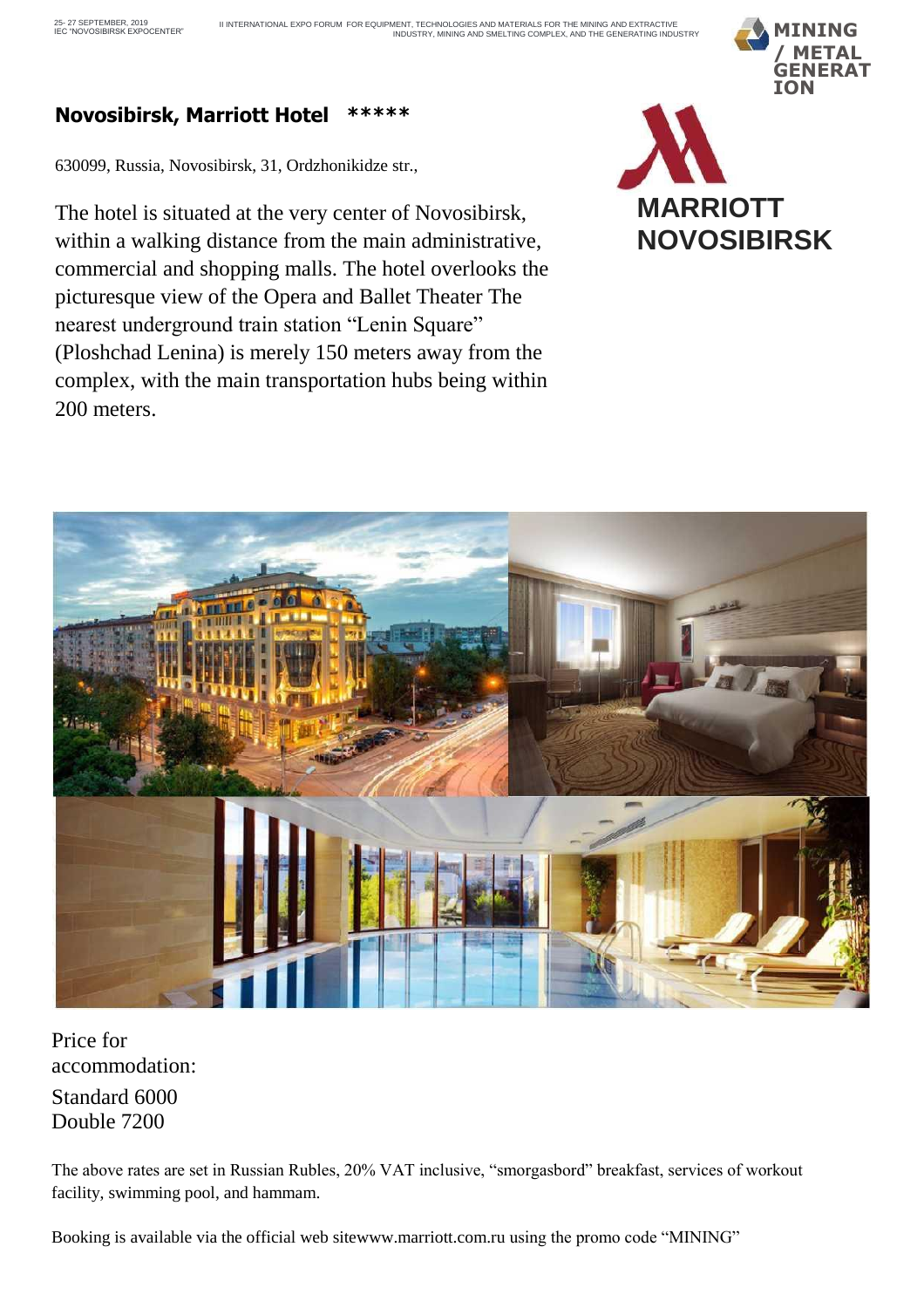

Novosibirsk, 1/1, Prospekt Marksa,

The hotel is situated at one of the main squares of Novosibirsk - Karl Marx square, which is a large cluster of business activities and shopping and entertainment life of the city. MIROTEL stands out with a modern style of the interior and a special focus on comfort for guests. Inside the hotel building, there are two restaurants, a fitness center, a roundthe-clock business center with the services of printing and scanning, and a banquet hall. Due to its multifunctionality, good transport availability and high quality of services, MIROTEL is justly a center of attraction for business guests of Novosibirsk.



Price for accommodation: Standard 3650

Double 4750

Booking accommodation at this rate is possible using the "Mining" promo code which will be active within 23.09- 29.09.19

Booking is available via the official web site [www.mirotels.ru](quot;http:/www.mirotels.ru")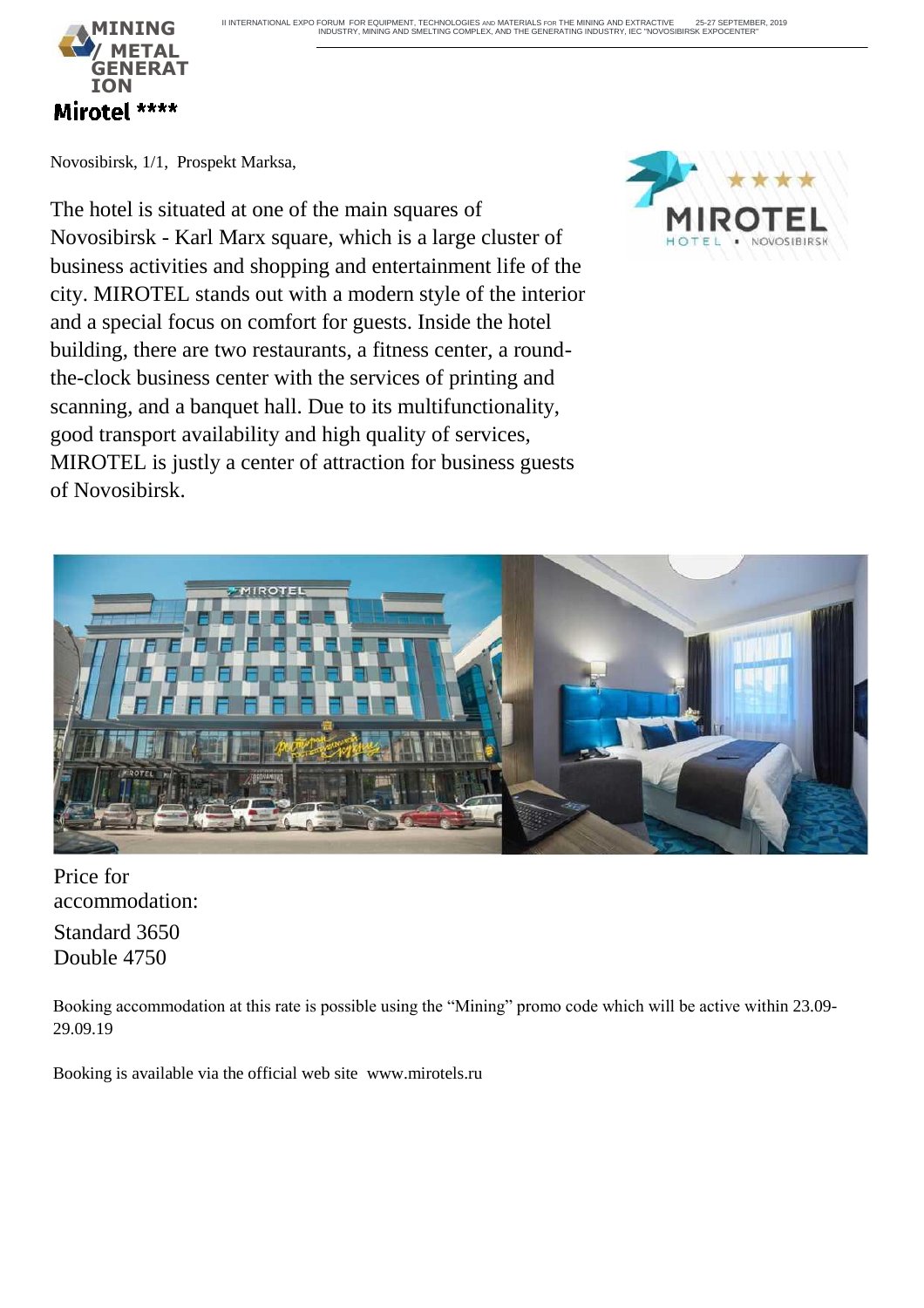

#### **DoubleTree by Hilton Novosibirsk \*\*\*\***

7/1, Kamenskaya str., Novosibirsk, 630099, Russia

The hotel is situated in a quiet place at the very center of Novosibirsk. The hotel offers a spa saloon with a roofed swimming-pool and sauna, a round-the-clock check-in counter, and a cocktail bar.

Among the facilities of all the hotel rooms in Doubletree by Hilton Novosibirsk, there is an air-conditioner, a 32" TV set with flat screen and satellite channels, as well as a mini-bar and accessories for tea/coffee. The hotel is situated within merely a few minutes' walk to the Opera and Ballet Theater of Novosibirsk, as well as from the "Lenin Square" underground station. It takes merely 40 minutes to get to the "Tolmachevo" international airport.





Price for accommodation: Standard 4000

Booking accommodation at this rate will be possible using the promo code "MINING"

Booking is available via the official web site [www.hilton.ru/hotels/doubletree-by-hilton-](quot;http:/www.hilton.ru/hotels/doubletree-by-hilton-novosibirsk/") novosibirsk/